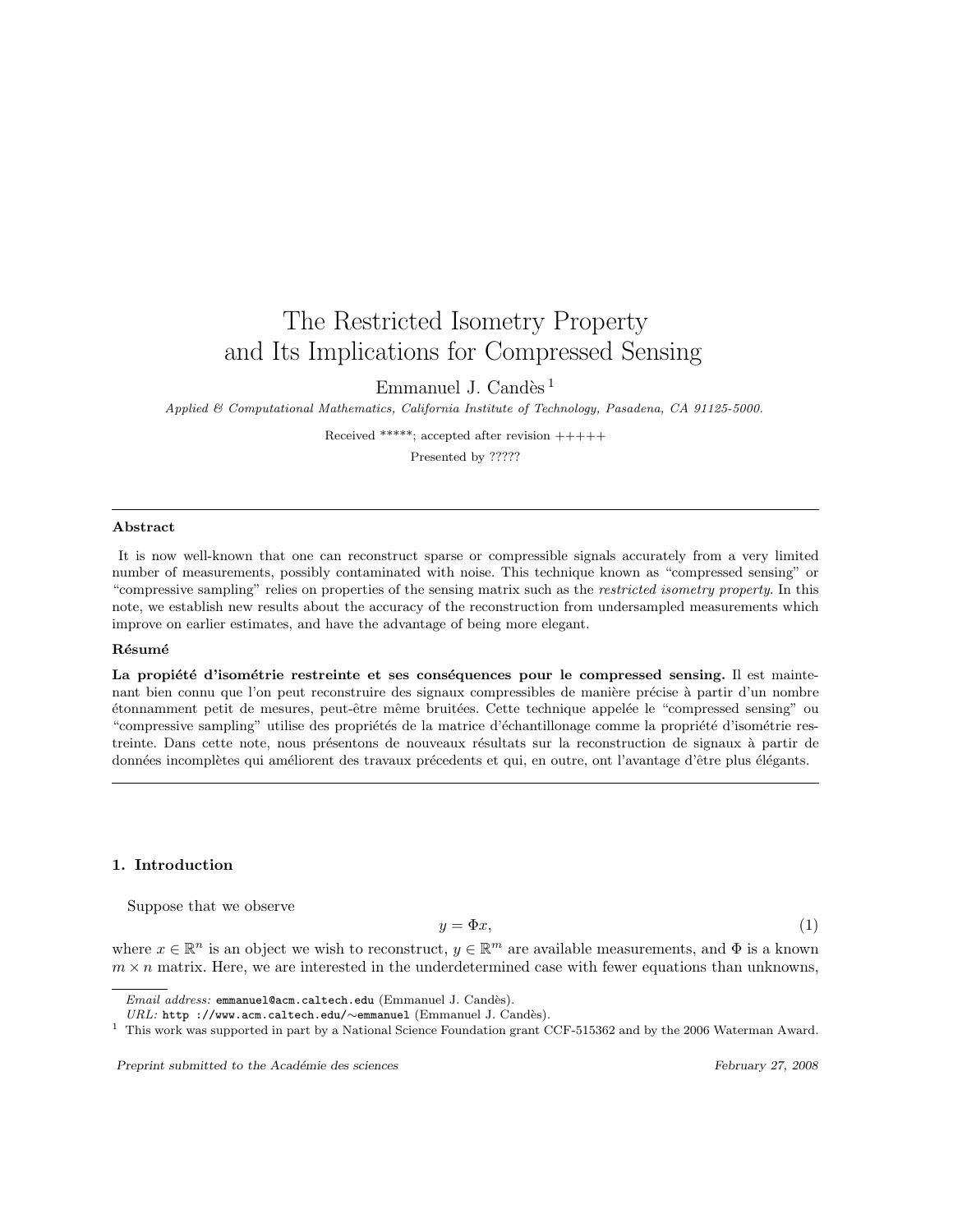i.e.  $m < n$ , and ask whether it is possible to reconstruct x with good accuracy. As such, the problem is of course ill-posed but suppose now that x is known to be sparse or nearly sparse in the sense that it depends on a smaller number of unknown parameters. This premise radically changes the problem, making the search for solutions feasible. In fact, it has been shown that the solution  $x^*$  to

$$
\min_{\tilde{x}\in\mathbb{R}^n} \|\tilde{x}\|_{\ell_1} \qquad \text{subject to} \qquad \Phi\tilde{x} = y,\tag{2}
$$

recovers x exactly provided that 1) x is sufficiently sparse and 2) the matrix  $\Phi$  obeys a condition known as the restricted isometry property introduced below [2]. The purpose of this note is to introduce sharper and perhaps more elegant results in this direction.

To state our main results, we first recall the concept of restricted isometry constants.

**D**éfinition 1.1 For each integer  $s = 1, 2, \ldots$ , define the isometry constant  $\delta_s$  of a matrix  $\Phi$  as the smallest number such that

$$
(1 - \delta_s) \|x\|_{\ell_2}^2 \le \|\Phi x\|_{\ell_2}^2 \le (1 + \delta_s) \|x\|_{\ell_2}^2 \tag{3}
$$

holds for all s-sparse vectors. A vector is said to be s-sparse if it has at most s nonzero entries. Our claims concern not only sparse vectors but all vectors  $x \in \mathbb{R}^n$  and to measure the quality of the reconstruction, we will compare the reconstruction  $x^*$  with the best sparse approximation one could obtain if one knew exactly the locations and amplitudes of the s-largest entries of x; here and below, we denote this approximation by  $x_s$ , i.e. the vector x with all but the s-largest entries set to zero. **Theorem 1.1 (Noiseless recovery)** Assume that  $\delta_{2s} < \sqrt{2} - 1$ . Then the solution  $x^*$  to (2) obeys

$$
||x^* - x||_{\ell_1} \le C_0 ||x - x_s||_{\ell_1}
$$
\n(4)

and

$$
||x^* - x||_{\ell_2} \le C_0 s^{-1/2} ||x - x_s||_{\ell_1}
$$
\n(5)

for some constant  $C_0$  given explicitly below. In particular, if x is s-sparse, the recovery is exact.

Focusing on the case where x is sparse, one would in fact want to find the sparsest solution of  $\Phi \tilde{x} = y$ and solve

 $\min_{\tilde{x} \in \mathbb{R}^n} \|\tilde{x}\|_{\ell_0}$  subject to  $\Phi \tilde{x} = y$ .

This is a hard combinatorial problem. However, Theorem 1.1 asserts that the  $\ell_0$  and  $\ell_1$  problems are in fact formally equivalent in the following sense:

 $-$  if  $\delta_{2s} < 1$ , the  $\ell_0$  problem has a unique s-sparse solution;

 $-$  if  $\delta_{2s} < \sqrt{2-1}$ , the solution to the  $\ell_1$  problem is that of the  $\ell_0$  problem. In other words, the convex relaxation is exact.

Indeed, if  $\delta_{2s} < 1$ , any s-sparse solution is unique and we omit the standard details. In the other direction, suppose that  $\delta_{2s} = 1$ . Then 2s columns of  $\Phi$  may be linearly dependent in which case there is a 2s-sparse vector h obeying  $\Phi h = 0$ . One can then decompose h as  $x - x'$  where both x and x' are s-sparse. This gives  $\Phi x = \Phi x'$  which means that one cannot reconstruct all s-sparse vectors by any method whatsoever.

Our goal now is to extend the analysis to a more applicable situation in which the measurements are corrupted with noise. We observe

$$
y = \Phi x + z,\tag{6}
$$

where z is an unknown noise term. In this context, we propose reconstructing x as the solution to the convex optimization problem

$$
\min_{\tilde{x} \in \mathbb{R}^n} \|\tilde{x}\|_{\ell_1} \qquad \text{subject to} \qquad \|y - \Phi \tilde{x}\|_{\ell_2} \le \varepsilon,\tag{7}
$$

where  $\varepsilon$  is an upper bound on the size of the noisy contribution. Our next statement shows that one can stably reconstruct x under the same hypotheses as in Theorem 1.1.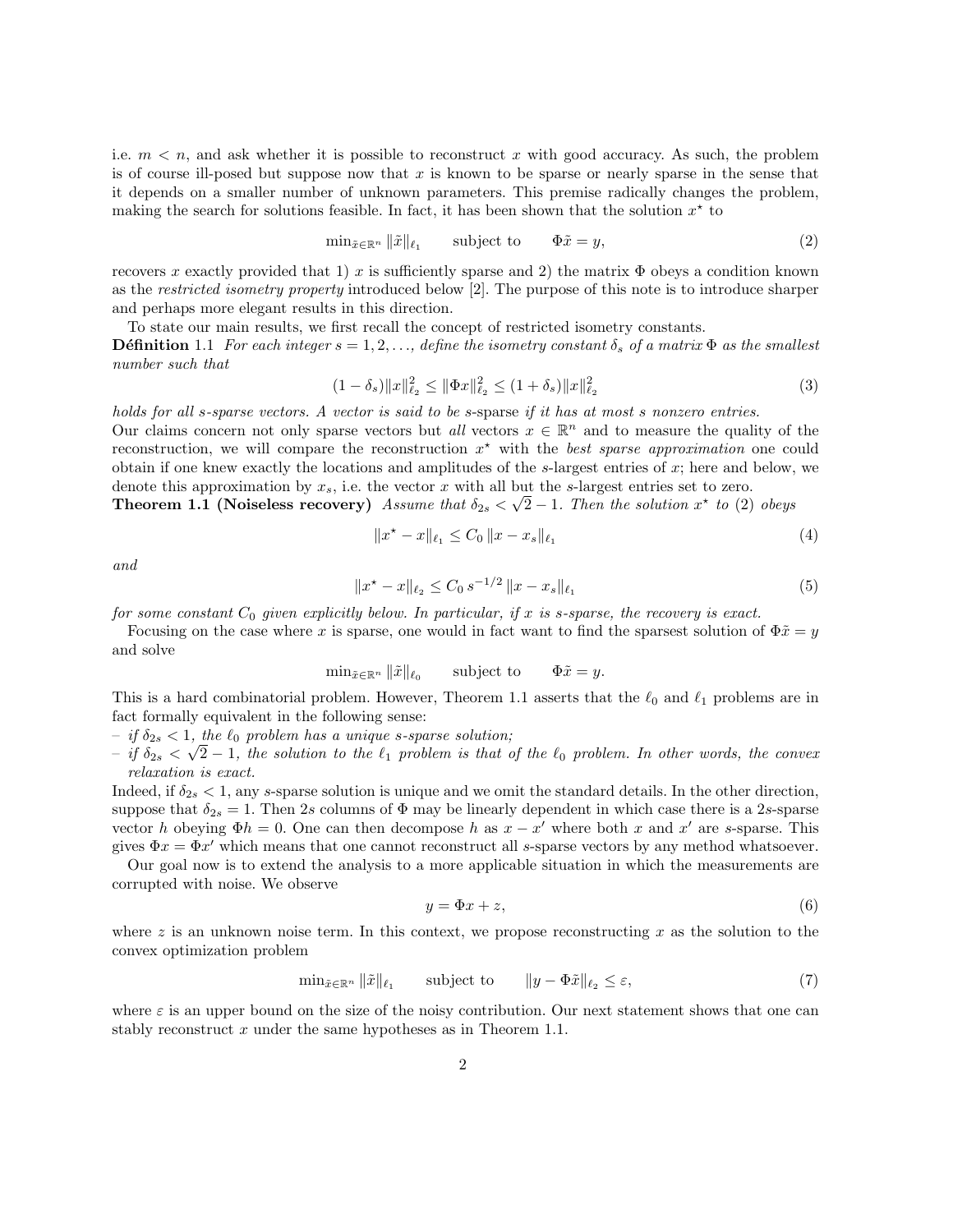Theorem 1.2 (Noisy recovery) Assume that  $\delta_{2s}$  < √  $2 - 1$  and  $||z||_{\ell_2} \leq \varepsilon$ . Then the solution to (7) obeys

$$
||x^* - x||_{\ell_2} \le C_0 s^{-1/2} ||x - x_s||_{\ell_1} + C_1 \varepsilon
$$
\n(8)

with the same constant  $C_0$  as before and some  $C_1$  given explicitly below.

We emphasize that the constants  $C_0$  and  $C_1$  are rather small. For instance, when  $\delta_{2s} = 0.2$ , we have that the error in (8) is less than  $4.2 s^{-1/2} ||x - x_s||_{\ell_1} + 8.5\epsilon$ .

## 2. Proofs

#### Lemma 2.1 We have

$$
|\langle \Phi x, \Phi x' \rangle| \le \delta_{s+s'} \|x\|_{\ell_2} \|x'\|_{\ell_2}
$$

for all  $x, x'$  supported on disjoint subsets  $T, T' \subseteq \{1, \ldots, n\}$  with  $|T| \leq s, |T'| \leq s'.$ 

*Proof.* This is a very simple application of the parallelogram identity. Suppose  $x$  and  $x'$  are unit vectors with disjoint support as above. Then

$$
2(1 - \delta_{s+s'}) \le ||\Phi x \pm \Phi x'||_{\ell_2}^2 \le 2(1 + \delta_{s+s'}).
$$

Now the parallelogram identity asserts that

$$
|\langle \Phi x, \Phi x' \rangle| = \frac{1}{4} \left| \|\Phi x + \Phi x'\|_{\ell_2}^2 - \|\Phi x - \Phi x'\|_{\ell_2}^2 \right| \le \delta_{s+s'},
$$

which concludes the proof.  $\Box$ 

The proofs of Theorems 1.1 and 1.2 parallel that in [1]. We begin by proving the latter which, in turn, gives the first part of the former, namely, (5). A modification of the argument then gives the second part, i.e. (4). Throughout the paper,  $x_T$  is the vector equal to x on an index set T and zero elsewhere.

To prove Theorem 1.2, we start with the basic observation

$$
\|\Phi(x^* - x)\|_{\ell_2} \le \|\Phi x^* - y\|_{\ell_2} + \|y - \Phi x\|_{\ell_2} \le 2\varepsilon,
$$
\n(9)

which follows from the triangle inequality and the fact that x is feasible for the problem (7). Set  $x^* = x + h$ and decompose h into a sum of vectors  $h_{T_0}, h_{T_1}, h_{T_2}, \ldots$ , each of sparsity at most s. Here,  $T_0$  corresponds to the locations of the s largest coefficients of x;  $T_1$  to the locations of the s largest coefficients of  $h_{T_0^c}$ ;  $T_2$  to the locations of the next s largest coefficients of  $h_{T_0^c}$ , and so on. The proof proceeds in two steps: the first shows that the size of h outside of  $T_0 \cup T_1$  is essentially bounded by that of h on  $T_0 \cup T_1$ . The second shows that  $||h_{(T_0\cup T_1)^c}||_{\ell_2}$  is appropriately small.

For the first step, we note that for each  $j \geq 2$ ,

$$
||h_{T_j}||_{\ell_2} \leq s^{1/2} ||h_{T_j}||_{\ell_\infty} \leq s^{-1/2} ||h_{T_{j-1}}||_{\ell_1}
$$

and thus

$$
\sum_{j\geq 2} \|h_{T_j}\|_{\ell_2} \leq s^{-1/2} (\|h_{T_1}\|_{\ell_1} + \|h_{T_2}\|_{\ell_1} + \ldots) \leq s^{-1/2} \|h_{T_0^c}\|_{\ell_1}.
$$
\n(10)

In particular, this gives the useful estimate

$$
||h_{(T_0 \cup T_1)^c}||_{\ell_2} = ||\sum_{j\geq 2} h_{T_j}||_{\ell_2} \leq \sum_{j\geq 2} ||h_{T_j}||_{\ell_2} \leq s^{-1/2} ||h_{T_0^c}||_{\ell_1}.
$$
\n(11)

The key point is that  $||h_{T_0}||_{\ell_1}$  cannot be very large for  $||x + h||_{\ell_1}$  is minimum. Indeed,

$$
||x||_{\ell_1} \ge ||x+h||_{\ell_1} = \sum_{i \in T_0} |x_i + h_i| + \sum_{i \in T_0^c} |x_i + h_i| \ge ||x_{T_0}||_{\ell_1} - ||h_{T_0}||_{\ell_1} + ||h_{T_0^c}||_{\ell_1} - ||x_{T_0^c}||_{\ell_1}
$$